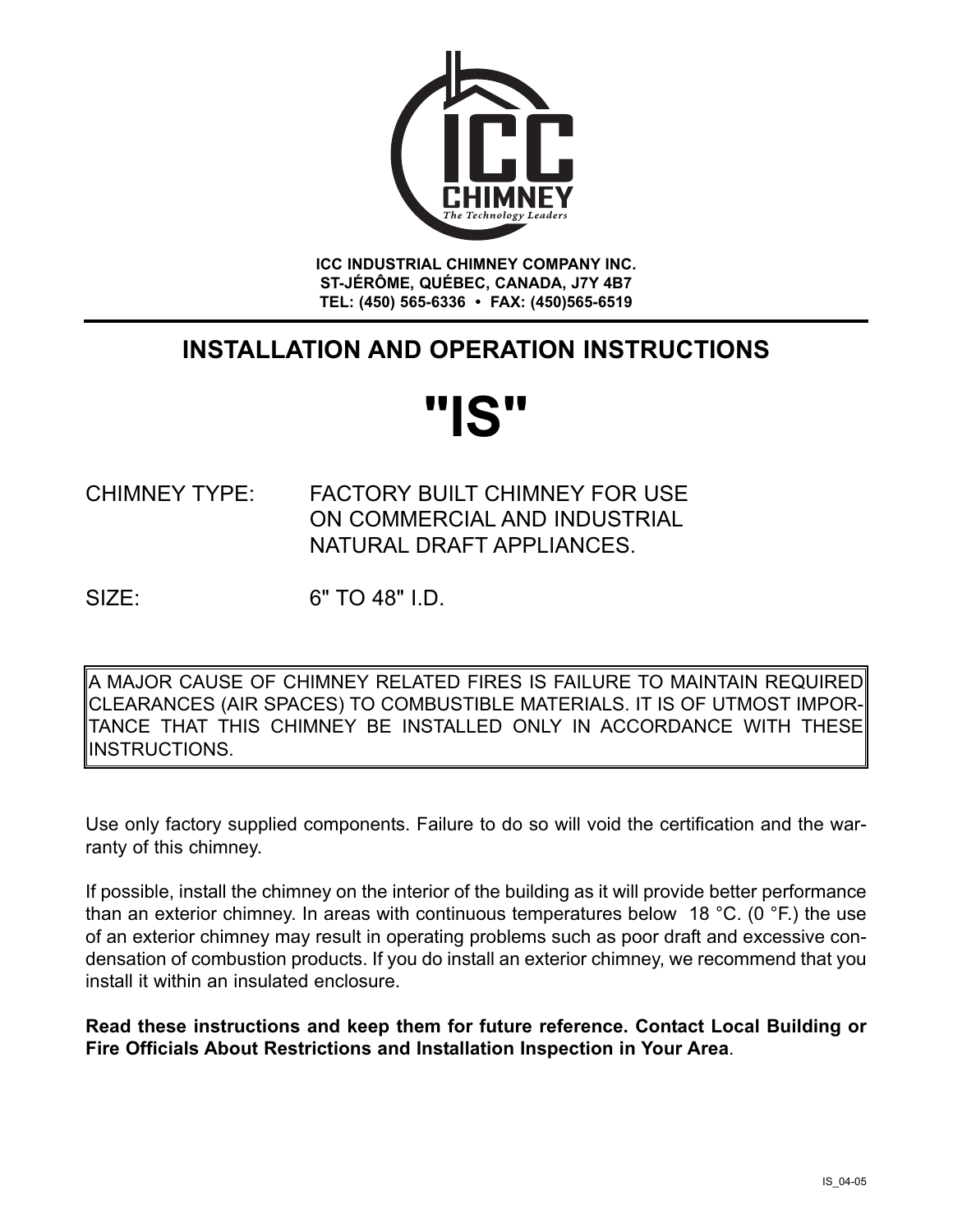# **TABLE OF CONTENTS**

| RAIN CAP (IRC) and EXIT CONE (ICE) 9 |
|--------------------------------------|
| ASJUSTABLE LENGTH (ILA) 10           |

# *LISTING:*

| CANADA     |                    |                                  |
|------------|--------------------|----------------------------------|
|            | <b>STANDARD</b>    | ULC/ORD-C959-1993                |
|            | ULC LISTING #      | MH 26957 (CMH 1418)              |
|            |                    | INDUSTRIAL FACTORY-BUILT CHIMNEY |
|            | $(6"$ to 48" I.D.) |                                  |
|            |                    |                                  |
| <b>USA</b> | <b>STANDARD</b>    | <b>UL-103</b>                    |
|            | UL LISTING #       | MH-16722                         |

BUILDING HEATING APPLIANCES CHIMNEY (6" to 36" I.D.)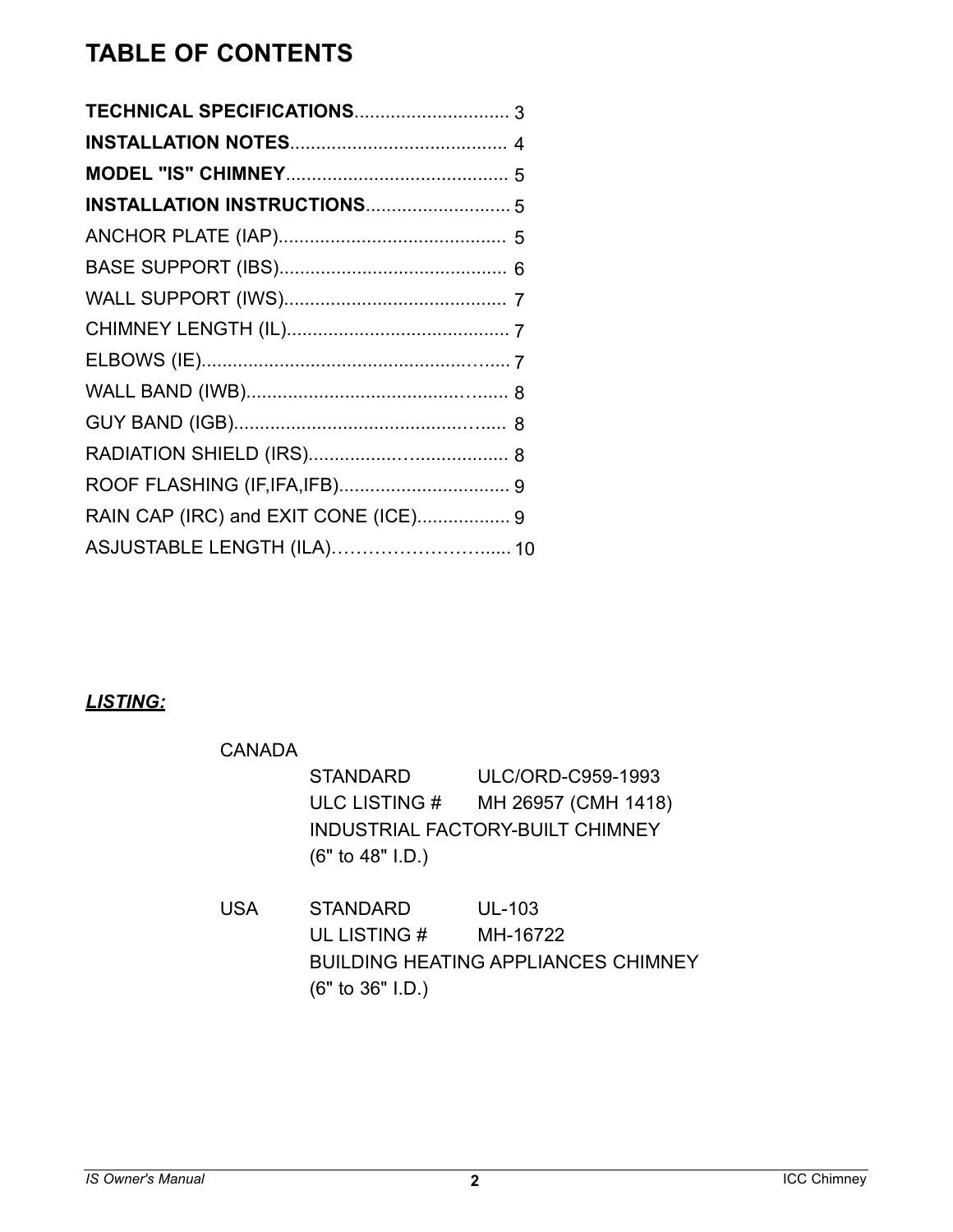# **TECHNICAL SPECIFICATIONS**

## *MATERIALS:*

| Casing     | <b>GALVALUME, STAINLESS STEEL</b><br>TYPE 304 OR 316, 430, 444 |
|------------|----------------------------------------------------------------|
| Flue       | STAINLESS STEEL TYPE 304 OR 316, 444                           |
| Insulation | ICC "THERMOPLUS" HIGH TEMPERATURE<br><b>INSULATION</b>         |

### *ALLOWABLE FLUE GAS TEMPERATURE:*

| IMAXIMUM CONTINUOUS FIRING       | 1400°F | $760^{\circ}$ C |
|----------------------------------|--------|-----------------|
|                                  |        |                 |
| <b>BRIEF FORCE FIRING</b>        | 1700°F | $925^{\circ}$ C |
| <b>TESTED TO</b>                 | 1800°F | 980°C           |
| Also tested and listed to:       |        |                 |
| <b>MAXIMUM CONTINUOUS FIRING</b> | 1000°F | $540^{\circ}$ C |
| <b>BRIEF FORCE FIRING</b>        | 1400°F | 760°C           |
| <b>ITESTED TO</b>                | 1700°F | $925^{\circ}$ C |

## *CLEARANCES:*

To Non-Combustible material: No Clearance Required

To Combustible material: See Chart below

|            | CHIMNEY I.D. CONTINUOUS TEMPERATURE |        |  |  |  |  |  |
|------------|-------------------------------------|--------|--|--|--|--|--|
| (in.       | $1000^{\circ}$ F                    | 1400°F |  |  |  |  |  |
| $6" - 12"$ | 2"                                  | 2"     |  |  |  |  |  |
| 14"        | 2"                                  | 4"     |  |  |  |  |  |
| 16"        | 2"                                  | 5"     |  |  |  |  |  |
| 18"-20"    | 2"                                  | 6"     |  |  |  |  |  |
| 22"        | 2"                                  | 7"     |  |  |  |  |  |
| 24"        | 4"                                  | 7"     |  |  |  |  |  |
| 26"-28"    | 5"                                  | 7"     |  |  |  |  |  |
| 30"-32"    | 6"                                  | 7"     |  |  |  |  |  |
| 34"-36"    | 7"                                  | 7"     |  |  |  |  |  |
| 38"-48"    | 8"                                  | 8"     |  |  |  |  |  |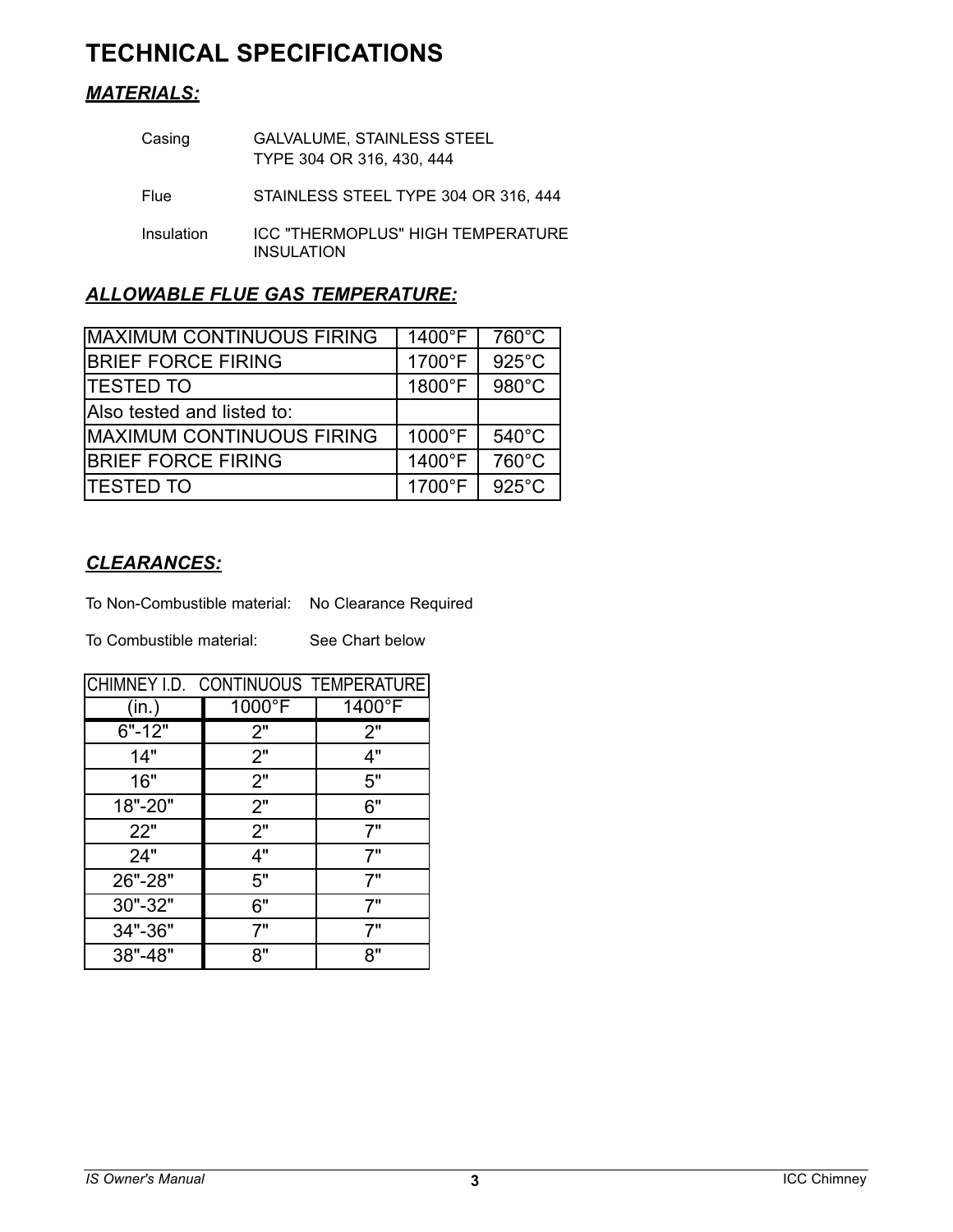# **INSTALLATION NOTES**

#### *GENERAL:*

1. The chimney is intended for use with commercial and industrial heating appliances relying on natural draft for venting the combustion products. This chimney is NOT for use in single or two family residences.

#### **Allowable Flue Gas Temperature:**

| <b>IMAXIMUM CONTINUOUS FIRING</b> | L 1400°F L       | 760°C            |
|-----------------------------------|------------------|------------------|
| <b>IBRIEF FORCE FIRING</b>        | 1700°F           | 925°C            |
| <b>ITESTED TO</b>                 | 1800 $\degree$ F | 980 $^{\circ}$ C |

- 2. Size the chimney in accordance with the appliance manufacturer's instructions. ICC will calculate correct chimney sizing on request.
- 3. The chimney must NOT be enclosed in a combustible chase. If it is desirable to enclose the chimney, then the enclosure must be constructed of non combustible materials. The fire rating required is determined by the local building code. A one hour fire rating is accepted in most areas.
- 4. Do not fill the space around the chimney with insulation or any other material. This space must remain empty.
- 5. The chimney shall extend at least 3 ft. above point of contact with the roof and at least 2 ft. higher than any wall, roof or adjacent building within 10 ft.
- 6. The maximum height of unguyed chimney above the roof is 5 ft.
- 7. The clearance between single wall connector and unprotected combustible material must not be less than 18" (refer to the Building Code in use in your area).
- 8. Factory built chimneys which extend through any story above that on which the connected appliance is located are to be provided with enclosures having a fire rating equal to or greater than that of the floor or roof assembly through which they pass.
- 9. A support must be installed on the first chimney section above each vertical tee.

#### 10. **Chimney Cleaning:**

Keep your chimney clean. Access should be provided for the inspection and cleaning of all sections of the chimney.

Have your chimney cleaned by a qualified chimney sweep. If you want to clean your chimney yourself, then clean your chimney using a nylon or metal chimney brush of the CORRECT SIZE. DO NOT use a brush that will scratch the stainless steel interior of the chimney.

#### 11. **Soot Formation and Need for Removal (oil appliance):**

Soot can accumulate on the chimney flue when connected to an oil fired appliance. If not removed periodically this deposit can ignite and possibly damage the chimney.

The chimney should be inspected at least once every year during the heating season to determine if any build-up of soot has occurred.

If soot has accumulated, it should be removed to reduce the risk of chimney fire.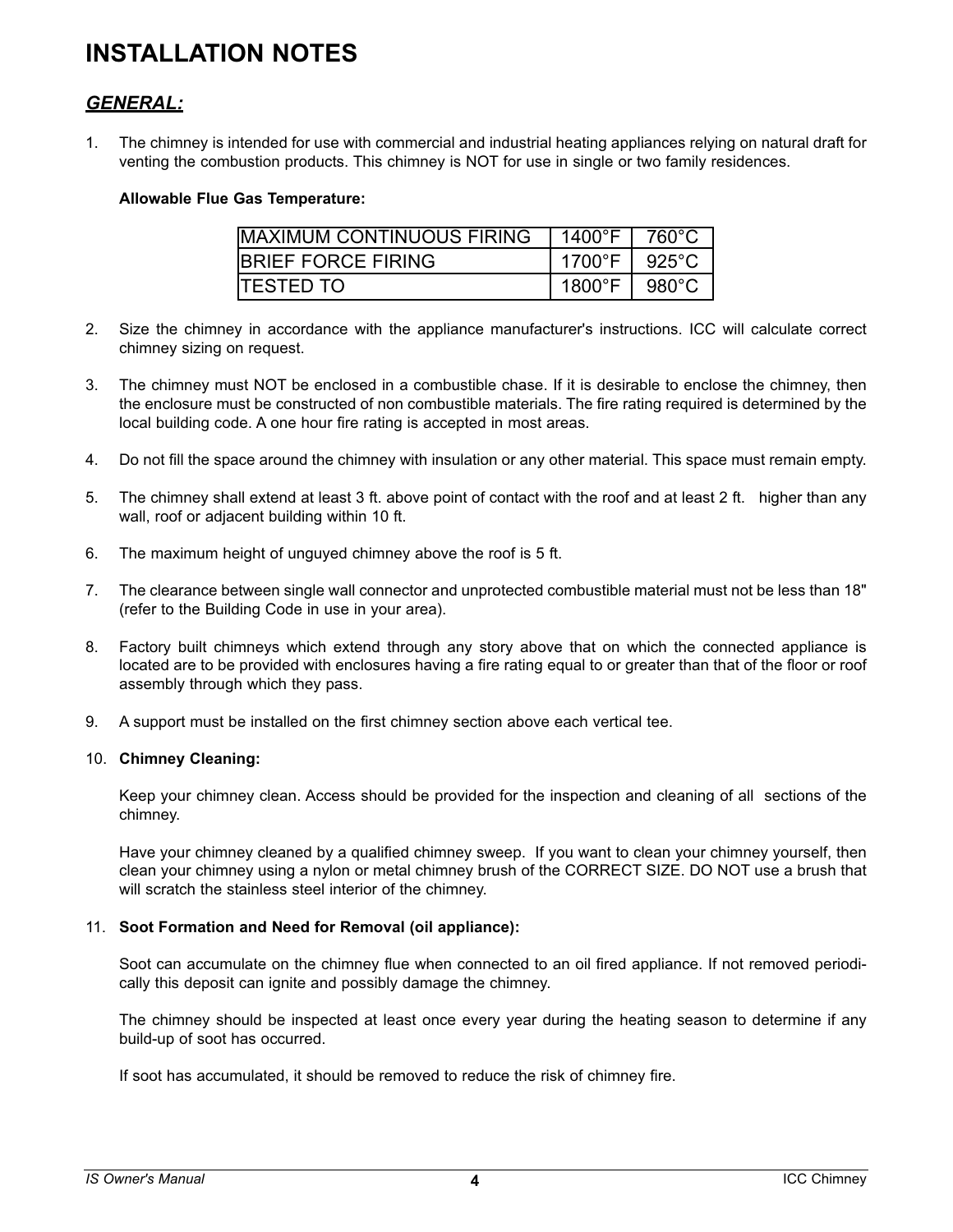# **MODEL "IS" CHIMNEY**

| Chimney Size (I.D.)  |       | 6"   | 8"   | 10"  | 12"  | 14" | 16" | 18" | 20" |
|----------------------|-------|------|------|------|------|-----|-----|-----|-----|
| <b>Anchor Plate</b>  | (PAP) | 186' | 146' | 120' | 102' | 89' | 78' | 70' | 64' |
| <b>Base Support</b>  | (PBS) | 186' | 146' | 120' | 102' | 89' | 78' | 70' | 64' |
| <b>Wall Support</b>  | (PWS) | 150' | 118' | 97'  | 82'  | 72' | 63' | 57' | 51' |
| Chimney Length       | (PL)  | 186' | 146' | 120' | 102' | 89' | 78' | 70' | 64' |
| <b>Insulated Tee</b> | (PTI) | 82'  | 65'  | 53'  | 45'  | 39' | 35' | 31' | 28' |
|                      |       |      |      |      |      |     |     |     |     |
| Chimney Size (I.D.)  |       | 22"  | 24"  | 26"  | 28"  | 30" | 32" | 34" | 36" |
| <b>Anchor Plate</b>  | (PAP) | 58'  | 53'  | 49'  | 46'  | 43' | 40' | 38' | 36' |
| <b>Base Support</b>  | (PBS) | 58'  | 53'  | 49'  | 46'  | 43' | 40' | 38' | 36' |
| <b>Wall Support</b>  | (PWS) | 47'  | 43'  | 40'  | 37'  | 35' | 33' | 31' | 29' |
| Chimney Length       | (PL)  | 58'  | 53'  | 49'  | 46'  | 43' | 40' | 38' | 36' |
| <b>Insulated Tee</b> | (PTI) | 26'  | 23'  | 22'  | 20'  | 19' | 18' | 17' | 16' |
|                      |       |      |      |      |      |     |     |     |     |
| Chimney Size (I.D.)  |       | 38"  | 40"  | 42"  | 44"  | 46" | 48" |     |     |
| <b>Anchor Plate</b>  | (PAP) | 34'  | 33'  | 31'  | 30'  | 28' | 27' |     |     |
| <b>Base Support</b>  | (PBS) | 34'  | 33'  | 31'  | 30'  | 28' | 27' |     |     |
| <b>Wall Support</b>  | (PWS) | 28'  | 26'  | 25'  | 24'  | 23' | 22' |     |     |
| Chimney Length       | (PL)  | 34'  | 33'  | 31'  | 30'  | 28' | 27' |     |     |
| <b>Insulated Tee</b> | (PTI) | 15'  | 14'  | 13'  | 13'  | 12' | 12' |     |     |

1. The maximum height of chimney supported is:

2. The supports described in this booklet are the only supports which should be used with ICC's MODEL "IS" Factory Built Chimney.

3. If additional height is required, use an additional support at the specified maximum chimney support height.

# **INSTALLATION INSTRUCTIONS**

#### *ANCHOR PLATE (IAP)*

The chimney may be supported directly on top of the appliance. This is achieved by attaching an Anchor Plate (AP) directly to the outlet of the appliance. There are many flue collar designs as there are boiler manufacturers. Our standard anchor plate will accommodate most boilers and we can design special plates to fit any outlet.

The maximum height of chimney supported will be determined by the allowable maximum load on the boiler or engine, but should not exceed 50 feet.

- 1. Attach the anchor plate to the appliance flue outlet using clamps, bolts or stainless steel metal screws depending on the flue outlet type.
- 2. Place the first chimney length on the anchor plate.
- 3. Attach the chimney length to the anchor plate using stainless steel metal screws through the anchor plate retaining brackets.

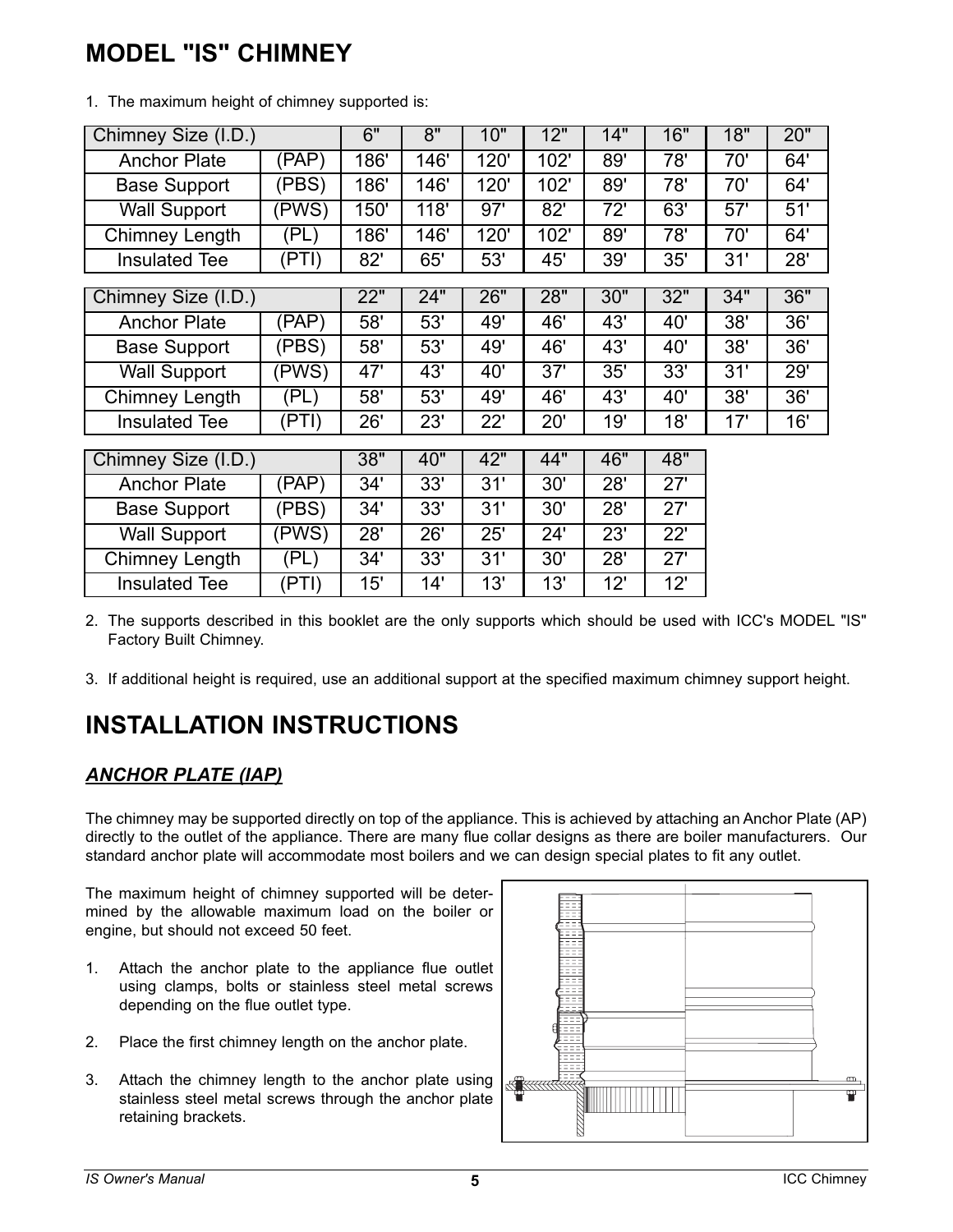### *BASE SUPPORT (IBS)*

This Support may be attached to a combustible or non-combustible floor or roof.

- 1. Attach the support to the floor or roof using at least a #10 X 2" screw through each hole in the support.
- 2. Place the support collar around the chimney length at the desired height. Tighten the ring and then screw the Stainless Steel metal screws (supplied with support) through the collar and into the chimney casing. Be sure to use a metal screw in each prepunched hole.
- 3. Place the chimney and collar in the support.
- 4. Continue installing chimney lengths as required.

SUPPORT COLLAR METAL SCREWS **SCREW SUPPORT** PLATE  $\Box$ ELOOR OR<br>ROOF

The minimum hole size is:

|                     |     |     |     |     | $\sim$ $\sim$ $\sim$ $\sim$ $\sim$ $\sim$ |     |     |     |
|---------------------|-----|-----|-----|-----|-------------------------------------------|-----|-----|-----|
| Chimney Size (I.D.) | 6"  | 8"  | 10" | 12" | 14"                                       | 16" | 18" | 20" |
| Combustible         | 12" | 14" | 16" | 18" | 20"                                       | 22" | 24" | 26" |
| Non-combustible     | 9"  | 11" | 13" | 15" | 17"                                       | 19" | 21" | 23" |
|                     |     |     |     |     |                                           |     |     |     |
| Chimney Size (I.D.) | 22" | 24" | 26" | 28" | 30"                                       | 32" | 34" | 36" |
| Combustible         | 28" | 34" | 38" | 40" | 44"                                       | 46" | 50" | 52" |
| Non-combustible     | 25" | 27" | 29" | 31" | 33"                                       | 35" | 37" | 39" |
|                     |     |     |     |     |                                           |     |     |     |
| Chimney Size (I.D.) | 38" | 40" | 42" | 44" | 46"                                       | 48" |     |     |
| Combustible         | 56" | 58" | 60" | 62" | 64"                                       | 66" |     |     |
| Non-combustible     | 41" | 43" | 45" | 47" | 49"                                       | 51" |     |     |

#### The Minimum Hole Size (1000°F flue gas)

#### The Minimum Hole Size (1400°F flue gas)

| Chimney Size (I.D.) | 6"  | 8"  | 10" | 12" | 14" | 16" | 18" | 20" |
|---------------------|-----|-----|-----|-----|-----|-----|-----|-----|
| Combustible         | 12" | 14" | 16" | 18" | 24" | 28" | 32" | 34" |
| Non-combustible     | 9"  | 11" | 13" | 15" | 17" | 19" | 21" | 23" |
|                     |     |     |     |     |     |     |     |     |
| Chimney Size (I.D.) | 22" | 24" | 26" | 28" | 30" | 32" | 34" | 36" |
| Combustible         | 38" | 40" | 42" | 44" | 46" | 48" | 50" | 52" |
| Non-combustible     | 25" | 27" | 29" | 31" | 33" | 35" | 37" | 39" |
|                     |     |     |     |     |     |     |     |     |
| Chimney Size (I.D.) | 38" | 40" | 42" | 44" | 46" | 48" |     |     |
| Combustible         | 56" | 58" | 60" | 62" | 64" | 66" |     |     |
| Non-combustible     | 41" | 43" | 45" | 47" | 49" | 51" |     |     |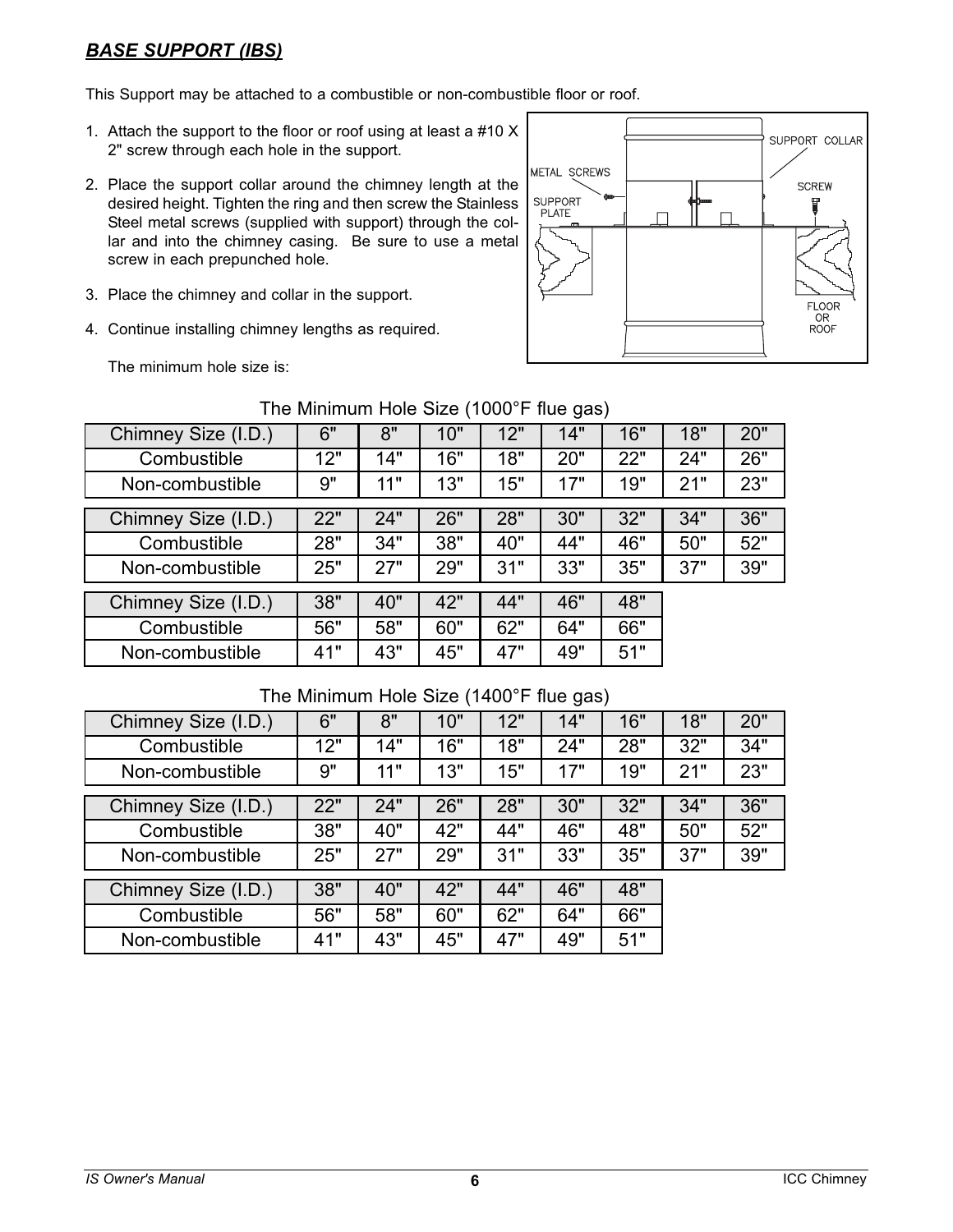#### *WALL SUPPORT (IWS)*

This support may be attached to a combustible or noncombustible wall. It may be used to support an Insulated Tee or a Chimney Length.

- 1. Attach the main support plate to the wall using at least a #10 X 2" screw through each hole in the plate. Make sure the support is horizontal, then attach the angle arms to the wall above the support.
- 2. Place the support collar around the chimney length at the desired height. Tighten the ring and then screw the Stainless Steel metal screws (supplied with support) through the collar and into the chimney casing. Be sure to use as many metal screws as there are prepunched holes in the chimney lengths.
- 3. Place the chimney and collar in the support.
- 4. Continue installing chimney lengths as required.

## *CHIMNEY LENGTHS (IL)*

Typical for Chimney Length, Tee and Elbow installation

Install Chimney lengths as follows:

- 1. Attach the first chimney section to the AP (see the Anchor Plate instructions).
- 2. Firmly place the next chimney section on top of the first section. Screw the Stainless Steel metal screws (supplied with the length) through the prepunched holes in the bottom of the length and into the lower length. Be sure to use a metal screw in each prepunched hole.
- 3. Continue until the required chimney height is achieved.

#### *ELBOWS (IE15, IE30 & IE45)*

Elbows are used to offset the chimney in order to bypass a building obstruction. The number of elbows used and the degree of offset should be kept to a minimum because offsets reduce the draft available to the chimney.

The elbows are attached in the same manner as the chimney lengths.

A support must be used above any offset.

A Guy Band (GB) must be used for any offset of more than ten feet. Use additional Guy Bands at ten foot intervals of the offset chimney.

- 1. Place the elbow on the chimney length.
- 2. Screw the Stainless Steel metal screws (supplied with the elbow) through the prepunched holes in the bottom of the elbow and into the lower length. Be sure to use a metal screw in each prepunched hole.





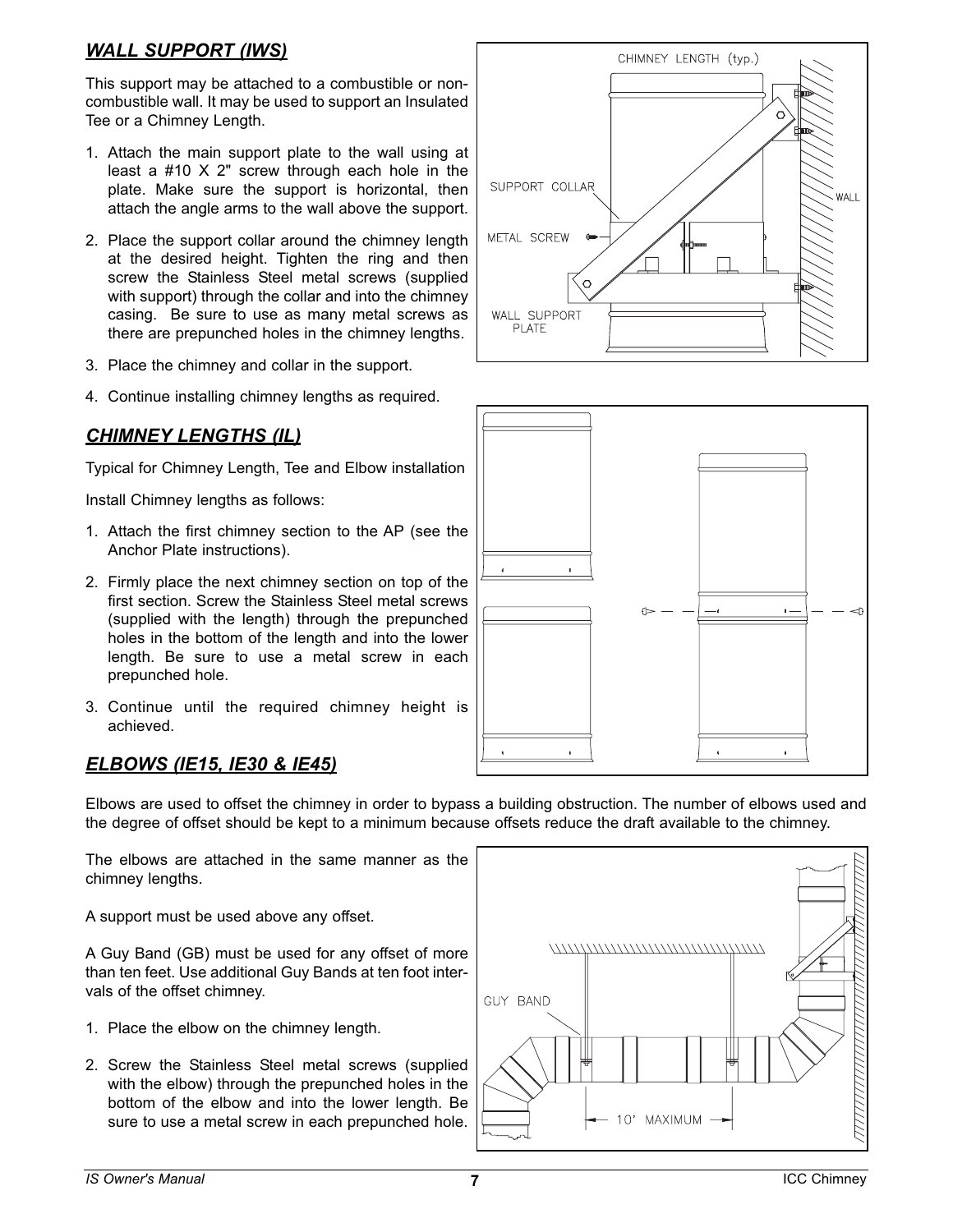### *WALL BAND (IWB)*

The Wall Band is used to secure the chimney to an exterior or interior wall. The recommended maximum length of chimney between wall bands is ten feet.

- 1. Choose a convenient location for the Wall Band.
- 2. Place the band collar around the chimney length at the desired height. Tighten the ring and then screw the Stainless Steel metal screws (supplied with wall band) through the collar and into the chimney casing. Be sure to use a metal screw in each prepunched hole.
- 3. Attach the band arms to the collar using the bolts supplied.
- 4. Attach the band arms to the wall a minimum of #10 X 2" metal screws through each hole in the support.

#### *GUY BAND (IGB)*

The Guy Band may be used to support an offset chimney. The maximum distance between Guy Bands is ten feet.

The Guy Band may also be used to secure a chimney above the roof. The maximum length of unguyed chimney above the roof is five feet. The maximum length of guyed chimney above the roof is twenty feet. The maximum length of chimney between guy bands is ten feet. If height greater then twenty feet is required above the roof, an engineered support system should be installed.

- 1. Place the band collar around the chimney length at the desired location. Tighten the ring and then screw the Stainless Steel metal screws (supplied with the band) through the band and into the chimney casing. Be sure to use a metal screw in each prepunched hole.
- 2. Attach guy wires to the band and to the roof or ceiling using adequate attachments (not supplied). Tighten the guy wires until the chimney is properly located and secure.

#### *RADIATION SHIELD (IRS)*

The Radiation Shield is used to shield the chimney when passing through a combustible floor or roof. See the tables on page 9 for the required hole size.

- 1. Install the length of chimney that passes through the floor or roof.
- 2. Fit the Radiation Shield over the chimney and position it so that the attachment tabs touch the floor or roof.
- 3. Attach the tabs to the floor or roof using 2" \* #8 screws.





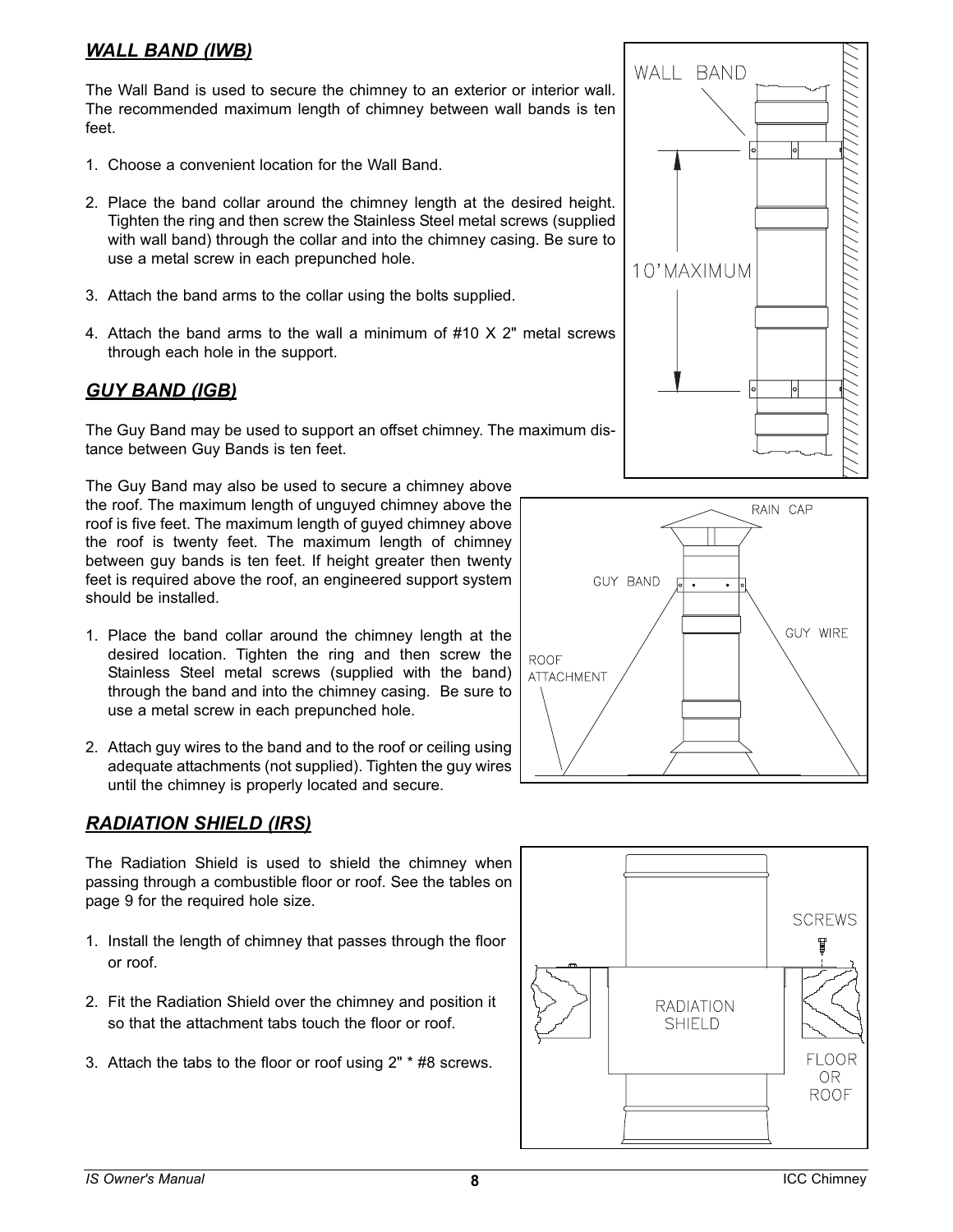| Chimney Size (I.D.) | 6"  | 8"  | 10" | 12" | 14" | 16" | 18" | 20" |
|---------------------|-----|-----|-----|-----|-----|-----|-----|-----|
| Hole size           | 12" | 14" | 16" | 18" | 20" | 22" | 24" | 26" |
| Chimney Size (I.D.) | 22" | 24" | 26" | 28" | 30" | 32" | 34" | 36" |
| Hole size           | 28" | 34" | 38" | 40" | 44" | 46" | 50" | 52" |
| Chimney Size (I.D.) | 38" | 40" | 42" | 44" | 46" | 48" |     |     |
| Hole size           | 56" | 58" | 60" | 62" | 64" | 66" |     |     |

#### The Minimum Hole Size (1000°F flue gas)

#### The Minimum Hole Size (1400°F flue gas)

| Chimney Size (I.D.) | 6"  | 8"  | 10" | 12" | 14" | 16" | 18" | 20" |
|---------------------|-----|-----|-----|-----|-----|-----|-----|-----|
| Hole size           | 12" | 14" | 16" | 18" | 24" | 28" | 32" | 34" |
| Chimney Size (I.D.) | 22" | 24" | 26" | 28" | 30" | 32" | 34" | 36" |
| Hole size           | 38" | 40" | 42" | 44" | 46" | 48" | 50" | 52" |
| Chimney Size (I.D.) | 38" | 40" | 42" | 44" | 46" | 48" |     |     |
| Hole size           | 56" | 58" | 60" | 62" | 64" | 66" |     |     |

# *ROOF FLASHING (IF, IFA, IFB)*

1. Put the roof flashing in place. Seal the joint between the roof and the flashing with roofing pitch.

For sloping roofs, place the flashing under the upper shingles and on the top of the lower shingles.

- 2. Nail the flashing to the roof using roofing nails.
- 3. Place the storm collar over the chimney and the flashing. Tighten it with the bolt supplied making sure the joint is properly caulked.

## *RAIN CAP (IRC) AND EXIT CONE (IEC)*

A chimney must be terminated using either a Rain Cap or an Exit Cone. If an Exit Cone is installed, then a Drain Tee Cap (ITD) must be installed.

- 1. Fit the Cap or Cone on to the top chimney length.
- 2. Screw the Stainless Steel metal screws (supplied with the cap) through the prepunched holes in the bottom of the cap and into the lower length. Be sure to use a metal screw in each prepunched hole.